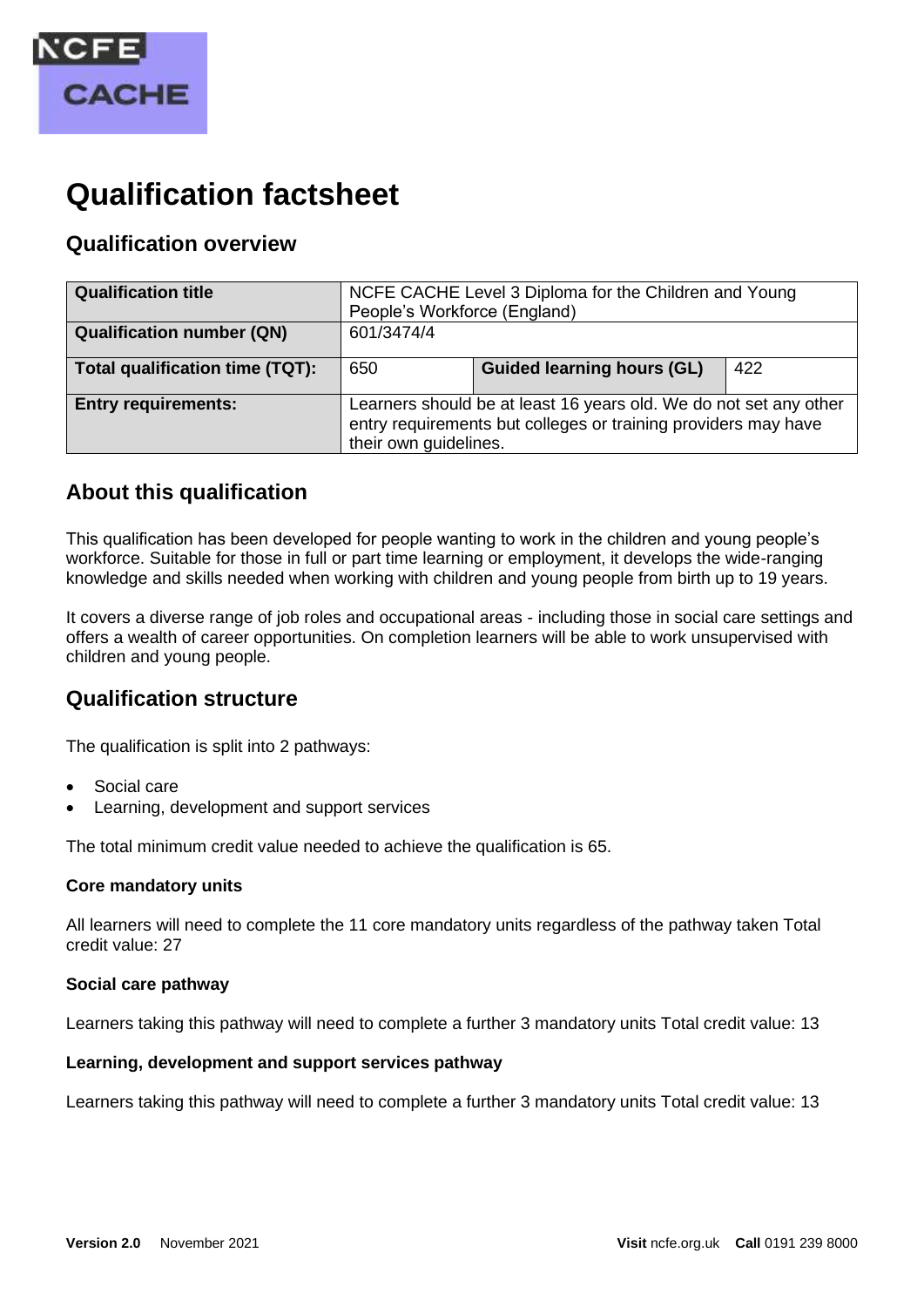

## **Choice of shared optional units**

All learners will then need to take optional units from the option bank to bring the credits achieved to a minimum of 65

#### **Core mandatory units for both pathways**

J/601/1434 Promote communication in health, social care or children's and young people's settings A/601/1429 Engage in personal development in health, social care or children's and young people's settings

Y/601/1437 Promote equality and inclusion in health, social care or children's and young people's settings

R/601/1436 Principles for implementing duty of care in health, social care or children's and young people's settings

L/601/1693 Understand child and young person development

R/601/1694 Promote child and young person development

Y/601/1695 Understand how to safeguard the wellbeing of children and young people

D/601/1696 Support children and young people's health and safety

H/601/1697 Develop positive relationships with children, young people and others involved in their care

K/601/1698 Working together for the benefit of children and young people

M/601/1699 Understand how to support positive outcomes for children and young people

## **Mandatory units social care pathway**

M/600/9760 Assessment and planning with children and young people

F/600/9780 Promote the well-being and resilience of children and young people

F/601/0315 Professional practice in children and young people's social care

## **Mandatory units learning, development and support services pathway**

D/600/9785 Support children and young people to achieve their education potential M/600/9788 Support children and young people to make positive changes in their lives D/600/9799 Professional practice in learning, development and support services

#### **Optional units for both pathways**

A/601/0121 Work with babies and young children to promote their development and learning

D/601/0130 Care for the physical and nutritional needs of babies and young children

H/601/0131 Lead and manage a community based early years setting

M/601/0133 Promote young children's physical activity and movement skills

Y/600/9770 Understand how to set up a home based childcare service

T/601/0134 Support disabled children and young people and those with specific requirements

A/601/0135 Promote creativity and creative learning

M/601/1329 Support young people to develop, implement and review a plan of action

A/601/1334 Provide information and advice to children and young people

L/601/1337 Develop interviewing skills for work with children and young people

F/601/1349 Support young people to move towards independence and manage their lives

D/601/1357 Support children and young people to achieve their learning potential

R/601/1369 Support children and young people to have positive relationships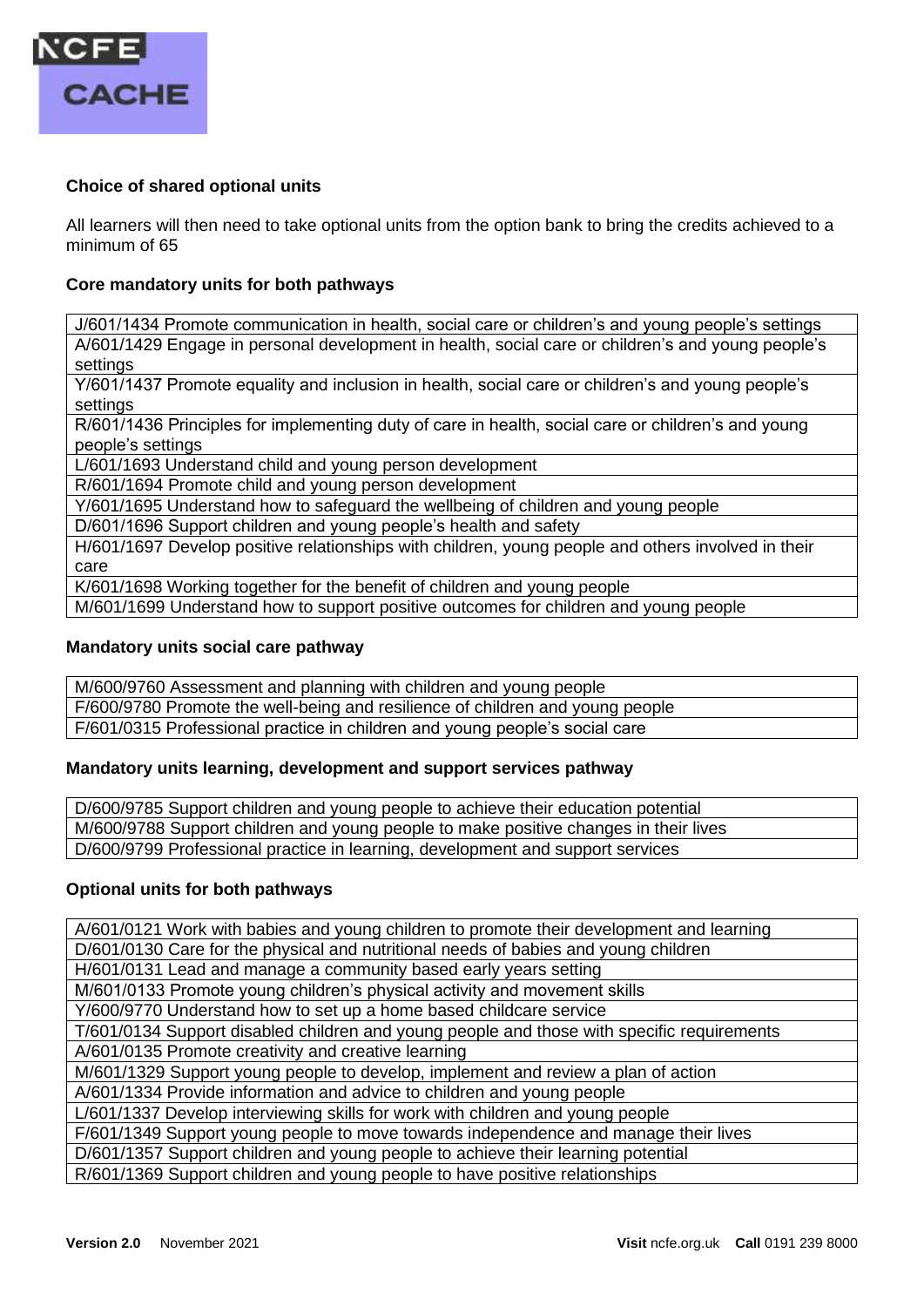

L/601/2861 Support positive practice with children and young people with speech, language and communication needs

T/600/9775 Coordinate special educational needs provision

F/600/9777 Understand the needs of children and young people who are vulnerable and experiencing poverty and disadvantage

L/502/5261 Support young people who are involved in anti-social and/or criminal activities

A/502/5224 Support young people who are looked after or are leaving care

A/601/2872 Support speech, language and communication development

D/617/9970 Work with parents, families and carers to support their children and young people's speech, language and communication development

K/617/9969 Understand the speech, language and communication needs of children and young people with social, emotional and mental health needs

J/601/2888 Support the speech, language and communication development of children who are learning more than one language

L/601/2889 Support children and young people's speech, language and communication skills

R/502/5231 Support young people who are socially excluded or excluded from school

F/502/5242 Support young people in relation to sexual health and risk of pregnancy

H/502/4682 Enable parents to develop ways of handling relationships and behaviour that contribute to everyday life with children

Y/502/4680 Work with parents to meet their children's needs

T/502/5240 Support young people with mental health problems

M/600/9807 Support the creativity of children and young people

A/600/9809 Work with children and young people in a residential care setting

K/601/0132 Support children or young people in their own home

J/502/4660 Engage young parents in supporting their children's development

Y/502/4663 Engage fathers in their children's early learning

M/502/3812 Engage parents in their children's early learning

F/601/3764 Promote positive behaviour

J/601/1806 Support care within fostering services for vulnerable children and young people

M/601/1377 Improving the attendance of children and young people in statutory education

T/601/1381 Facilitate the learning and development of children and young people through mentoring

R/601/1386 Support the referral process for children and young people

F/601/4056 Support use of medication in social care settings

J/600/9781 Context and principles for early years provision

L/600/9782 Promote learning and development in the early years

Y/600/9784 Promote children's welfare and well-being in the early years

H/600/9786 Professional practice in early years settings

T/600/9789 Support children's speech, language and communication

M/600/9760 Assessment and planning with children and young people

F/600/9780 Promote the well being and resilience of children and young people

F/601/0315 Professional practice in children and young people's social care

D/600/9785 Support children and young people to achieve their education potential

M/600/9788 Support children and young people to make positive changes in their lives

D/600/9799 Professional practice in learning, development and support services

T/503/5878 Understand the context of supporting children and young people through foster care

A/503/5879 Practise as a foster carer

M/503/5877 Support positive attachments for children and young people

T/601/4071 Supervise whole class learning activities

Y/601/7416 Invigilate tests and examinations

R/601/7723 Support gifted and talented learners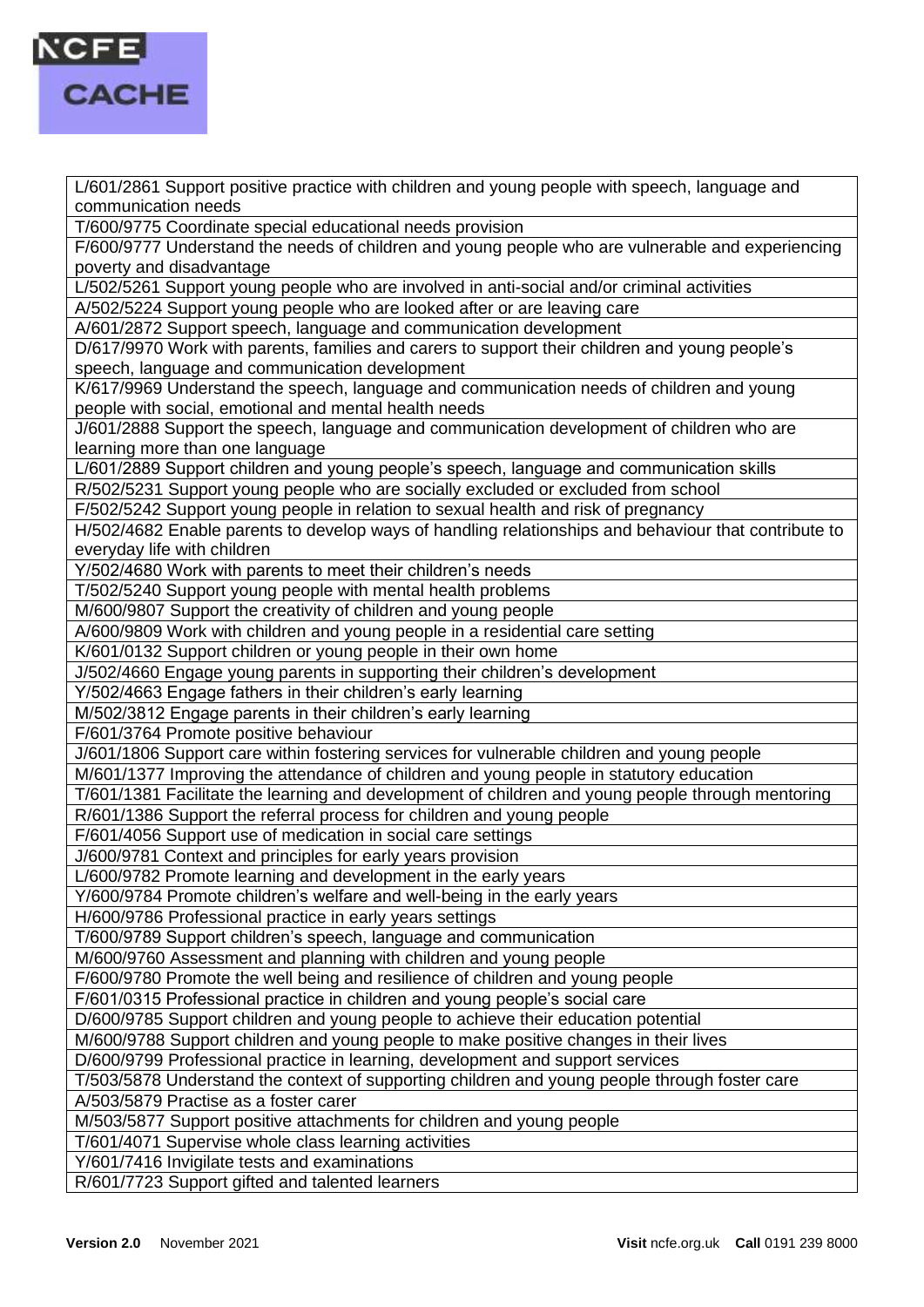

Y/601/7707 Support children and young people with behaviour, emotional and social development needs

M/601/8135 Support learners with sensory and/or physical needs

D/601/8342 Monitor and maintain curriculum resources

H/601/8360 Supervise children and young people on journeys, visits and activities outside of the setting

The mandatory units for each individual pathway can also be taken as optional units in the other pathways

## **Assessment**

All units are assessed by the Centre using a range of methods. This could include direct observation in the workplace, a portfolio of evidence, written assignments or a task set by us.

## **Placement requirements**

Learners will need to be working, volunteering or on practical placement as they will need to show competence in both knowledge and skills.

# **Progression opportunities**

On completion learners can progress to various job roles depending on the pathway taken. The lists below are not all-inclusive but give a taster of the opportunities available. This qualification can also provide progression to the Level 5 Diploma in Leadership for Health and Social Care and Children and Young People's Services or a Foundation Degree.

Social care pathway:

- supporting teaching and learning workers who visit families of pre-school children at home
- foster carers
- children and families social workers
- registered managers of children's homes, plus deputy and assistant managers
- residential childcare workers children and family court advisory and support service advisers
- youth worker
- community care officer
- professional assistant
- family centre worker

Learning, development and support services pathway:

learning mentor